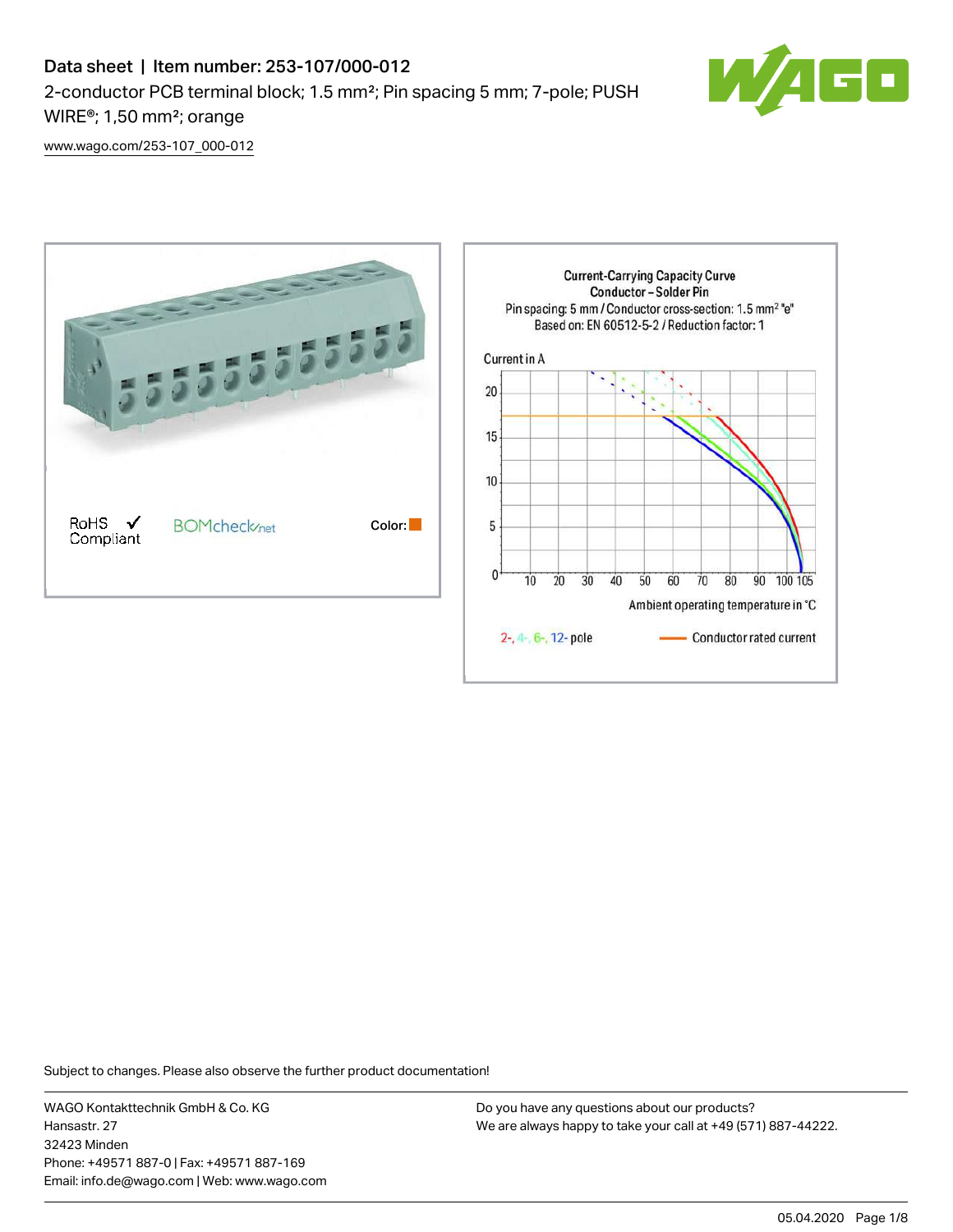



# Item description

- PCB terminal strips with screwdriver-actuated PUSH WIRE® termination  $\blacksquare$
- $\blacksquare$ Double-conductor connection provides top-entry (vertical) and/or side-entry (horizontal) wiring
- $\blacksquare$ Push-in termination of solid conductors
- $\blacksquare$ Double entries for power supply and potential distribution

# Data

# Electrical data

## Ratings per IEC/EN 60664-1

| Ratings per                     | IEC/EN 60664-1 |
|---------------------------------|----------------|
| Rated voltage (III / 3)         | 320 V          |
| Rated impulse voltage (III / 3) | 4 kV           |
| Rated voltage (III / 2)         | 320 V          |

Subject to changes. Please also observe the further product documentation!

WAGO Kontakttechnik GmbH & Co. KG Hansastr. 27 32423 Minden Phone: +49571 887-0 | Fax: +49571 887-169 Email: info.de@wago.com | Web: www.wago.com Do you have any questions about our products? We are always happy to take your call at +49 (571) 887-44222.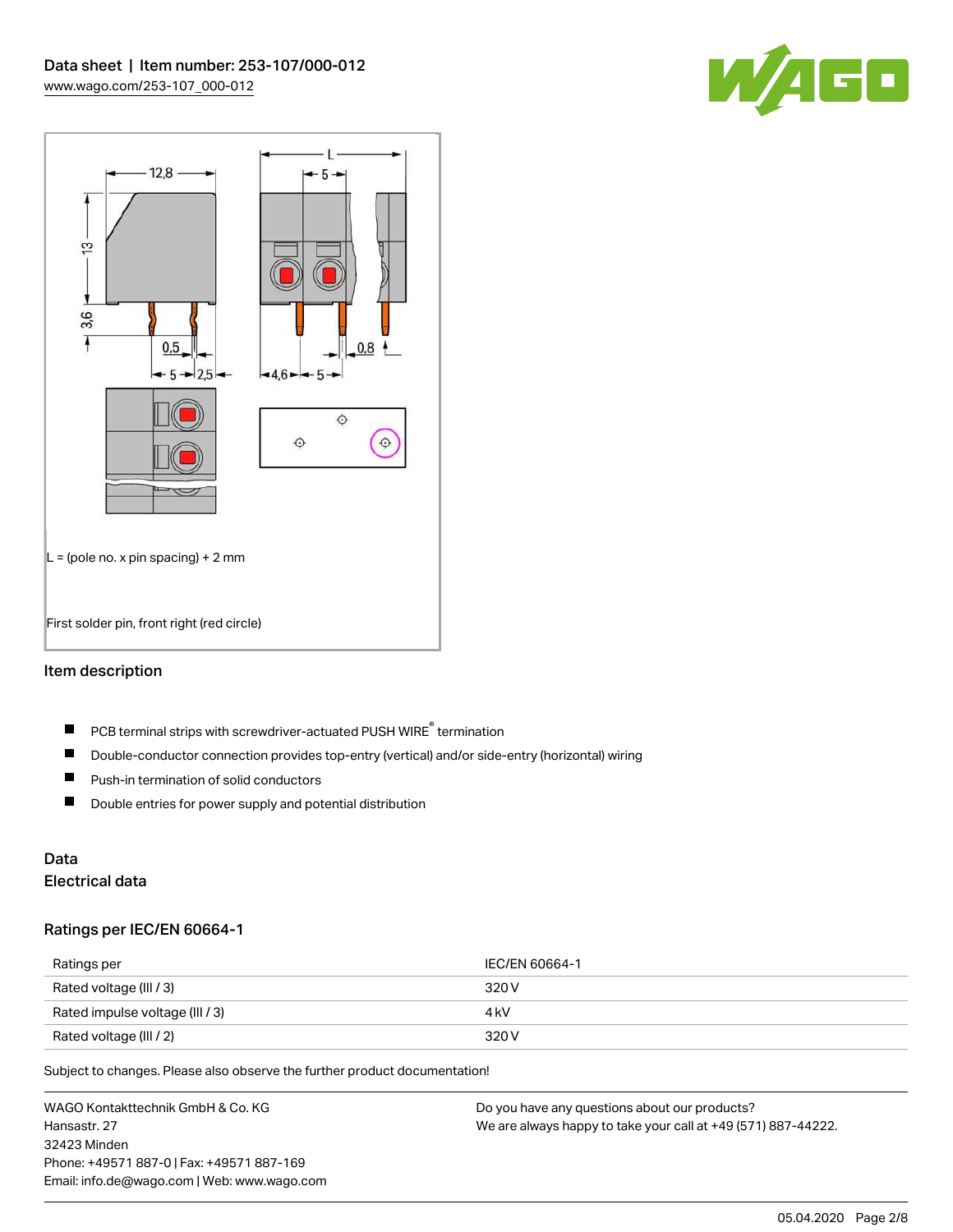[www.wago.com/253-107\\_000-012](http://www.wago.com/253-107_000-012)



| Rated current<br>Legend (ratings) | 17.5A<br>$(III / 2)$ $\triangle$ Overvoltage category III / Pollution degree 2 |
|-----------------------------------|--------------------------------------------------------------------------------|
|                                   |                                                                                |
| Rated impulse voltage (II / 2)    | 4 kV                                                                           |
| Rated voltage (II / 2)            | 630 V                                                                          |
| Rated impulse voltage (III / 2)   | 4 kV                                                                           |

## Approvals per UL 1059

| Rated voltage UL (Use Group B) | 300 V   |
|--------------------------------|---------|
| Rated current UL (Use Group B) | 8 A     |
| Rated voltage UL (Use Group D) | 300 V   |
| Rated current UL (Use Group D) | 8 A     |
| Approvals per                  | UL 1059 |

# Approvals per CSA

| Rated voltage CSA (Use Group B) | 300 V |
|---------------------------------|-------|
| Rated current CSA (Use Group B) | 8 A   |
| Rated voltage CSA (Use Group D) | 300 V |
| Rated current CSA (Use Group D) | 8 A   |

# Connection data

| Connection type (1)                           | PUSH WIRE <sup>®</sup> connection                    |
|-----------------------------------------------|------------------------------------------------------|
| Connection technology                         | PUSH WIRE®                                           |
| Number of connection points (connection type) | 1                                                    |
| Actuation type                                | Operating tool                                       |
| Solid conductor                               | $0.51.5$ mm <sup>2</sup> / 20  16 AWG                |
| Strip length                                  | 8,5  9,5 mm / 0.33  0.37 inch                        |
| Note (strip length)                           | 7  8 mm / 0.28  0.31 inch (for wiring on both sides) |
| Conductor entry angle to the PCB              | $0^{\circ}$                                          |
| No. of poles                                  | 7                                                    |
| Connection type (2)                           | PUSH WIRE <sup>®</sup> connection                    |
| Connection technology 2                       | PUSH WIRE®                                           |
| Number of connection points                   | 1                                                    |
| Solid conductor (2)                           | $0.51.5$ mm <sup>2</sup> / 20  16 AWG                |
| Strip length (2)                              | 8.5  9.5 mm / 0.33  0.37 inch                        |
| Note (strip length) 2                         | 7  8 mm / 0.28  0.31 inch (for wiring on both sides) |
| Conductor entry angle to the PCB 2            | 90°                                                  |

Subject to changes. Please also observe the further product documentation!

WAGO Kontakttechnik GmbH & Co. KG Hansastr. 27 32423 Minden Phone: +49571 887-0 | Fax: +49571 887-169 Email: info.de@wago.com | Web: www.wago.com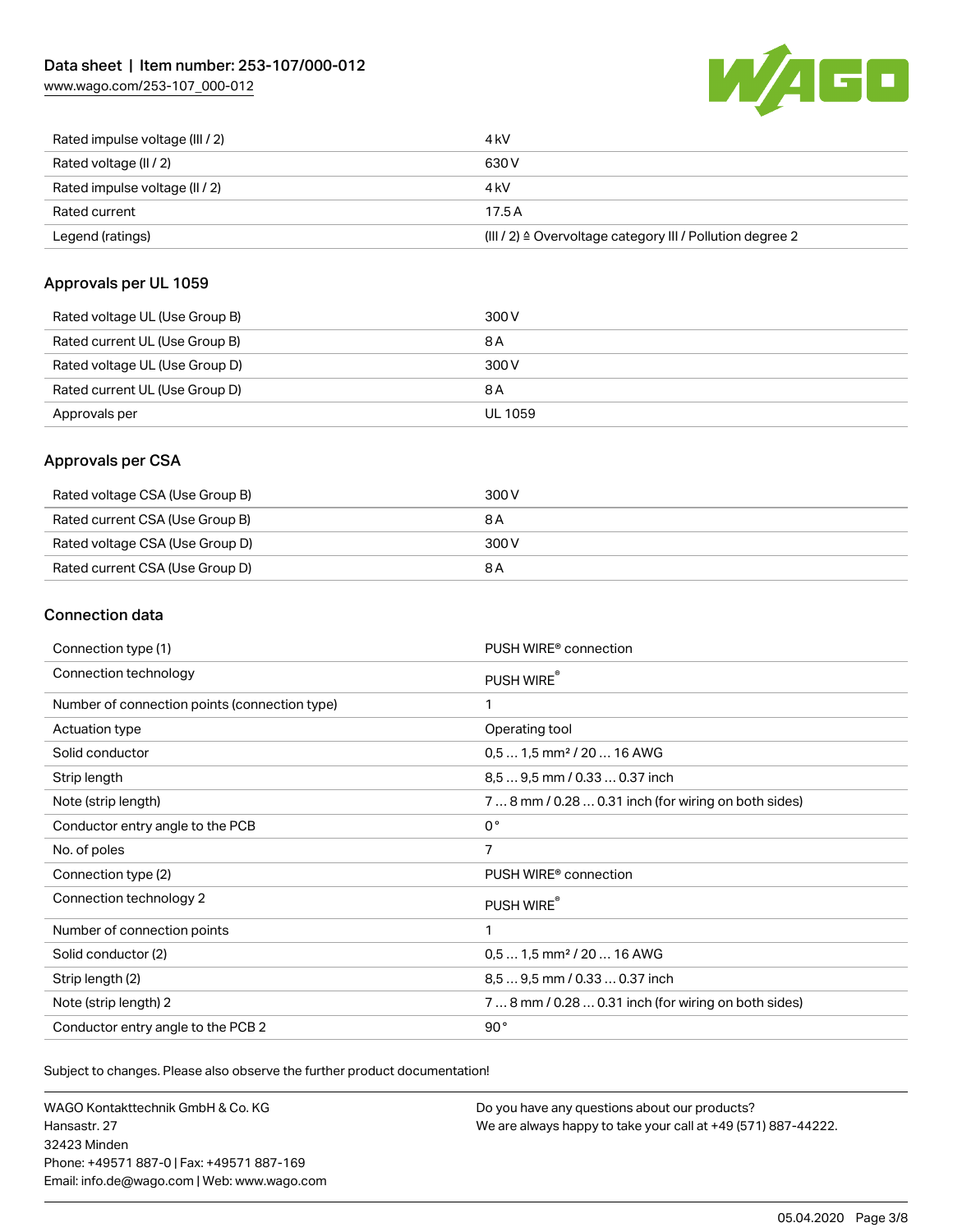[www.wago.com/253-107\\_000-012](http://www.wago.com/253-107_000-012)



| Total number of connection points | 14 |
|-----------------------------------|----|
| Total number of potentials        |    |
| Number of connection types        |    |
| Number of levels                  |    |

# Geometrical Data

| Pin spacing                       | 5 mm / 0.197 inch    |
|-----------------------------------|----------------------|
| Width                             | 37 mm / 1.457 inch   |
| Height                            | 16,6 mm / 0.654 inch |
| Height from the surface           | 13 mm / 0.512 inch   |
| Depth                             | 12,8 mm / 0.504 inch |
| Solder pin length                 | 3.6 <sub>mm</sub>    |
| Solder pin dimensions             | $0.5 \times 0.8$ mm  |
| Drilled hole diameter (tolerance) | 1 1 $(0.1)$ mm       |

# PCB contact

| PCB contact                         | THT                                        |
|-------------------------------------|--------------------------------------------|
| Solder pin arrangement              | over the entire terminal strip (staggered) |
| Number of solder pins per potential |                                            |

# Material Data

| Color                       | orange                                |
|-----------------------------|---------------------------------------|
| Material group              |                                       |
| Insulating material         | Polyamide 66 (PA 66)                  |
| Flammability class per UL94 | V <sub>0</sub>                        |
| Clamping spring material    | Chrome nickel spring steel (CrNi)     |
| Contact material            | Electrolytic copper $(E_{\text{Cl}})$ |
| Contact plating             | tin-plated                            |
| Fire load                   | $0.128$ MJ                            |
| Weight                      | 6.2 g                                 |
|                             |                                       |

## Environmental Requirements

| Limit temperature range | $-60+105 °C$ |
|-------------------------|--------------|
|-------------------------|--------------|

Subject to changes. Please also observe the further product documentation!

WAGO Kontakttechnik GmbH & Co. KG Hansastr. 27 32423 Minden Phone: +49571 887-0 | Fax: +49571 887-169 Email: info.de@wago.com | Web: www.wago.com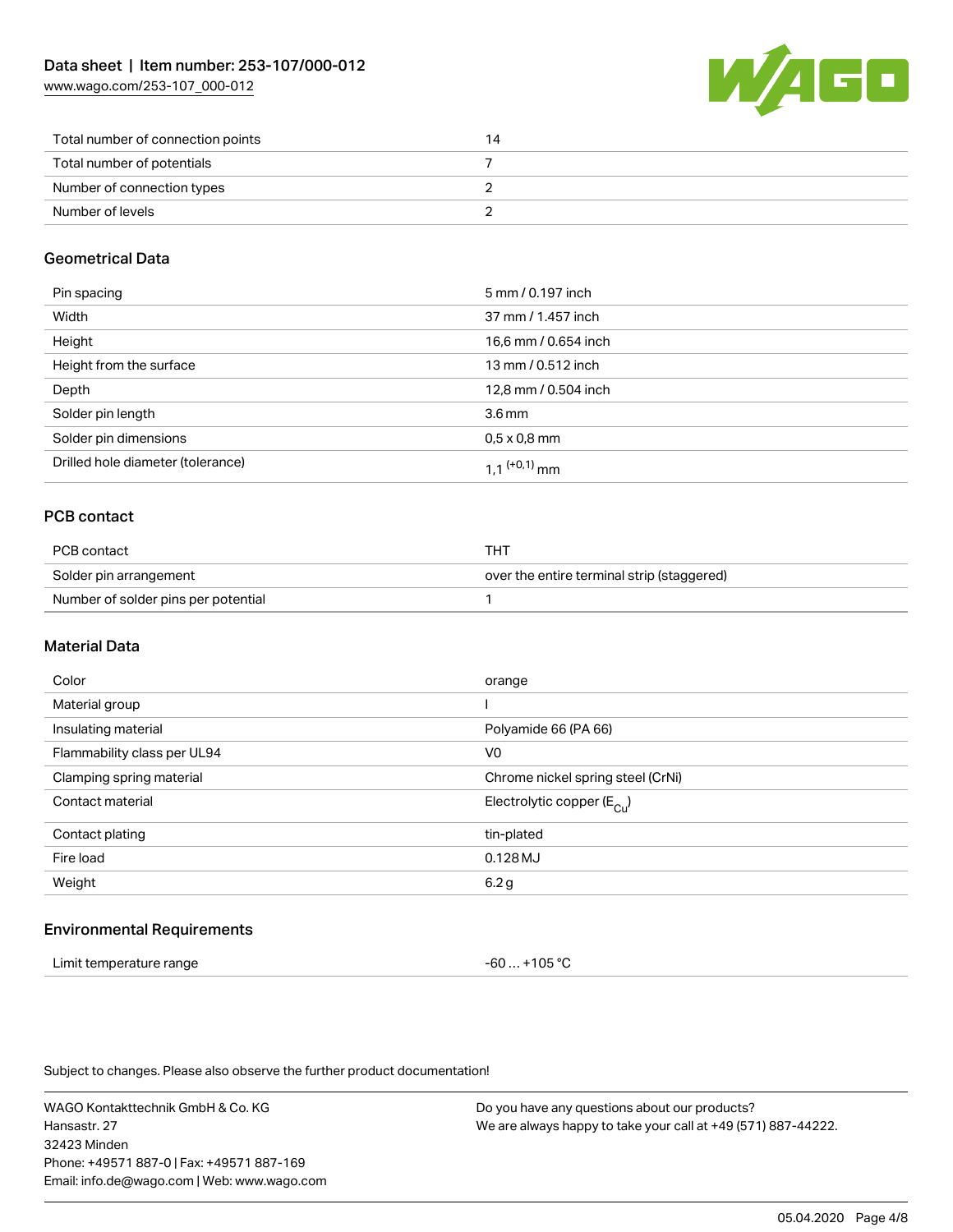

## Commercial data

| Packaging type     | <b>BOX</b>    |
|--------------------|---------------|
| Country of origin  | <b>CH</b>     |
| GTIN               | 4044918689472 |
| Customs Tariff No. | 85369010000   |

## Approvals / Certificates

## UL-Approvals

| Logo                                     | Approval                                | <b>Additional Approval Text</b> | Certificate<br>name |
|------------------------------------------|-----------------------------------------|---------------------------------|---------------------|
| $\boldsymbol{\mathcal{H}}$ <sub>us</sub> | cURus<br>Underwriters Laboratories Inc. | <b>UL 1059</b>                  | E45172<br>sec. 6    |
| Э                                        | UL<br>UL International Germany GmbH     | <b>UL 1977</b>                  | E45171              |

# **Counterpart**

## Compatible products

| tools |                                                                                                                                                                                     |                                  |
|-------|-------------------------------------------------------------------------------------------------------------------------------------------------------------------------------------|----------------------------------|
|       | Item no.: 210-647<br>Operating tool; Blade: 2.5 x 0.4 mm; with a partially insulated shaft                                                                                          | www.wago.com/210-647             |
|       | Item no.: 210-648<br>Operating tool; Blade: 2.5 x 0.4 mm; with a partially insulated shaft; angled; short                                                                           | www.wago.com/210-648             |
|       | Item no.: 210-719<br>Operating tool; Blade: 2.5 x 0.4 mm; with a partially insulated shaft                                                                                          | www.wago.com/210-719             |
|       | Marking accessories                                                                                                                                                                 |                                  |
|       | Item no.: 210-332/500-202<br>Marking strips; as a DIN A4 sheet; MARKED; 1-16 (160x); Height of marker strip: 3 mm; Strip length 182<br>mm; Horizontal marking; Self-adhesive; white | www.wago.com/210-332<br>/500-202 |

#### Item no.: 210-332/500-204

Subject to changes. Please also observe the further product documentation!

WAGO Kontakttechnik GmbH & Co. KG Hansastr. 27 32423 Minden Phone: +49571 887-0 | Fax: +49571 887-169 Email: info.de@wago.com | Web: www.wago.com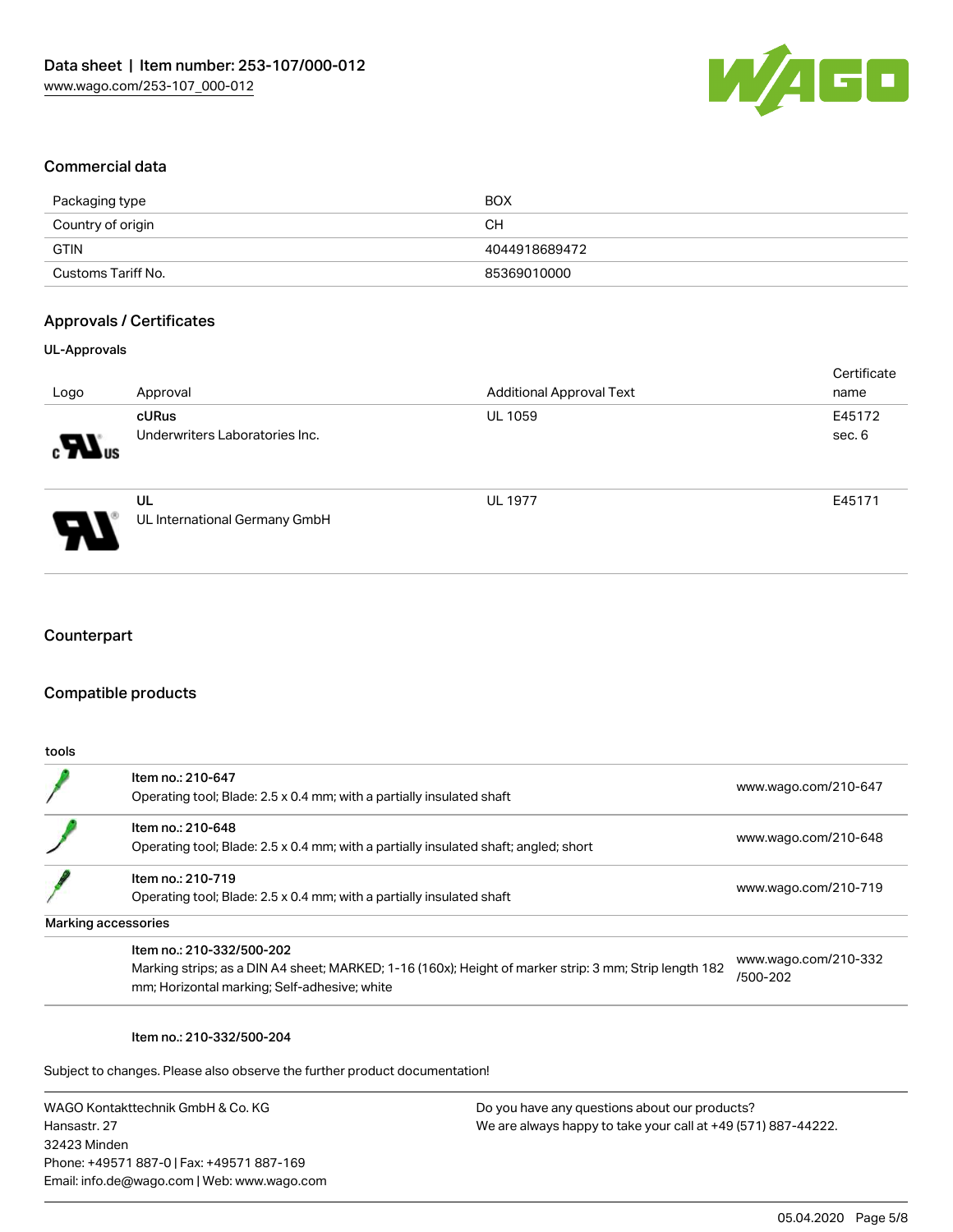

[/500-204](http://www.wago.com/210-332/500-204)

Marking strips; as a DIN A4 sheet; MARKED; 17-32 (160x); Height of marker strip: 3 mm; Strip length 182 mm; Horizontal marking; Self-adhesive; white [www.wago.com/210-332](http://www.wago.com/210-332/500-204)

Item no.: 210-332/500-205 Marking strips; as a DIN A4 sheet; MARKED; 1-32 (80x); Height of marker strip: 3 mm; Strip length 182 mm; Horizontal marking; Self-adhesive; white [www.wago.com/210-332](http://www.wago.com/210-332/500-205) [/500-205](http://www.wago.com/210-332/500-205) Item no.: 210-332/500-206 Marking strips; as a DIN A4 sheet; MARKED; 33-48 (160x); Height of marker strip: 3 mm; Strip length 182 mm; Horizontal marking; Self-adhesive; white [www.wago.com/210-332](http://www.wago.com/210-332/500-206) [/500-206](http://www.wago.com/210-332/500-206) Item no.: 210-833 Marking strips; on reel; 6 mm wide; plain; Self-adhesive; white [www.wago.com/210-833](http://www.wago.com/210-833)<br>Marking strips; on reel; 6 mm wide; plain; Self-adhesive; white

# Downloads Documentation

#### Additional Information

| Auuronan monnation     |             |        |          |
|------------------------|-------------|--------|----------|
| Technical explanations | Apr 3, 2019 | pdf    | Download |
|                        |             | 3.6 MB |          |
|                        |             |        |          |

## CAD/CAE-Data

#### CAD data

| 2D/3D Models 253-107/000-012         | <b>URL</b> | Download |
|--------------------------------------|------------|----------|
| CAE data                             |            |          |
| EPLAN Data Portal 253-107/000-012    | URL        | Download |
| <b>PCB Design</b>                    |            |          |
| Symbol and Footprint 253-107/000-012 | URL        | Download |

CAx data for your PCB design, consisting of "schematic symbols and PCB footprints", allow easy integration of the WAGO component into your development environment.

#### Supported formats:

- П Accel EDA 14 & 15
- $\blacksquare$ Altium 6 to current version
- Г Cadence Allegro
- $\blacksquare$ **DesignSpark**
- П Eagle Libraries

Subject to changes. Please also observe the further product documentation!

WAGO Kontakttechnik GmbH & Co. KG Hansastr. 27 32423 Minden Phone: +49571 887-0 | Fax: +49571 887-169 Email: info.de@wago.com | Web: www.wago.com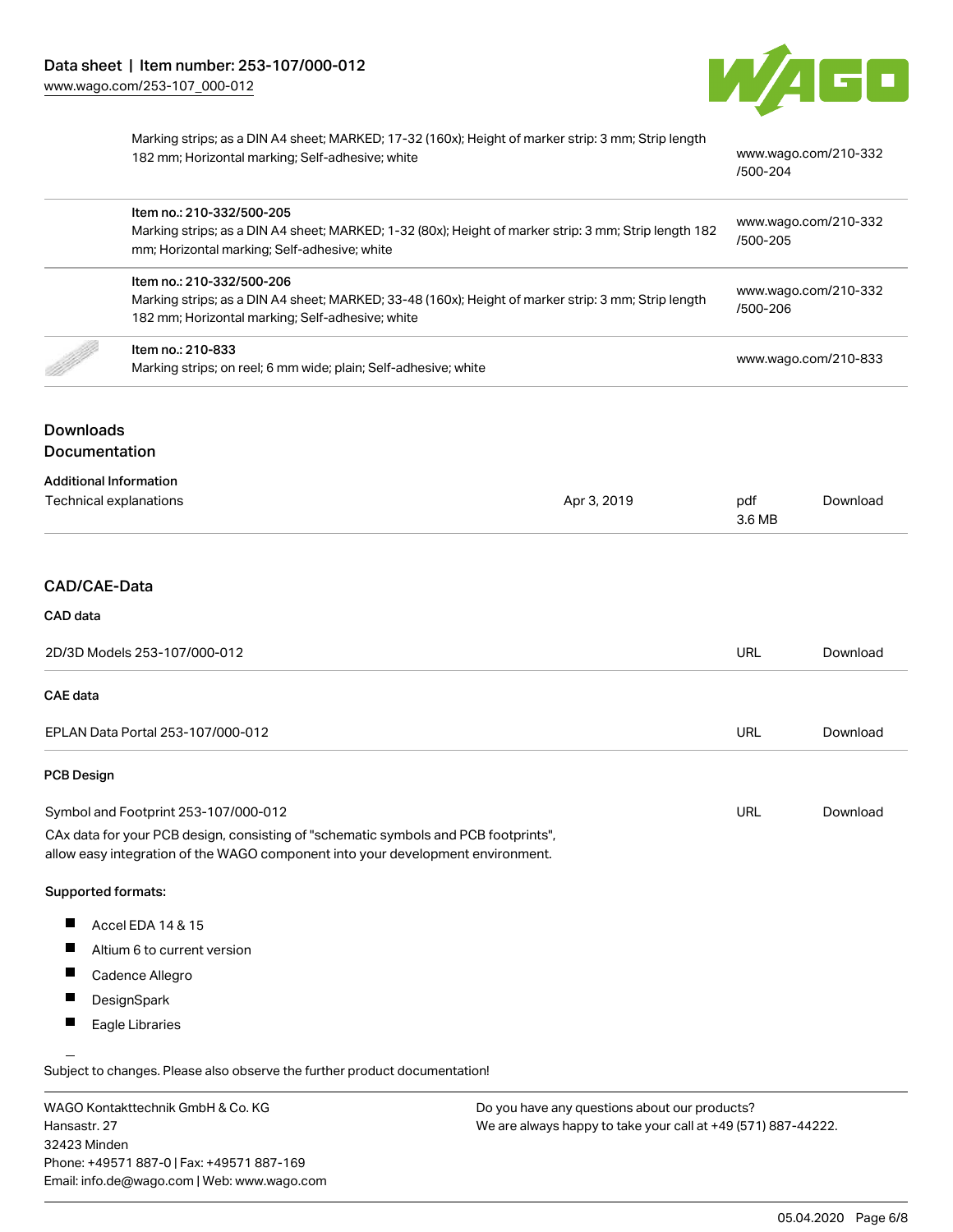

- $\blacksquare$ KiCad
- $\blacksquare$ Mentor Graphics BoardStation
- $\blacksquare$ Mentor Graphics Design Architect
- $\blacksquare$ Mentor Graphics Design Expedition 99 and 2000
- П OrCAD 9.X PCB and Capture
- П PADS PowerPCB 3, 3.5, 4.X, and 5.X
- П PADS PowerPCB and PowerLogic 3.0
- $\blacksquare$ PCAD 2000, 2001, 2002, 2004, and 2006
- $\blacksquare$ Pulsonix 8.5 or newer
- $\blacksquare$ STL
- $\blacksquare$ 3D STEP
- $\blacksquare$ TARGET 3001!
- $\blacksquare$ View Logic ViewDraw
- $\blacksquare$ Quadcept
- П Zuken CadStar 3 and 4
- $\blacksquare$ Zuken CR-5000 and CR-8000

PCB Component Libraries (EDA), PCB CAD Library Ultra Librarian

## Installation Notes

#### Conductor termination



Inserting a conductor via push-in termination.

Conductor removal

Subject to changes. Please also observe the further product documentation!

WAGO Kontakttechnik GmbH & Co. KG Hansastr. 27 32423 Minden Phone: +49571 887-0 | Fax: +49571 887-169 Email: info.de@wago.com | Web: www.wago.com